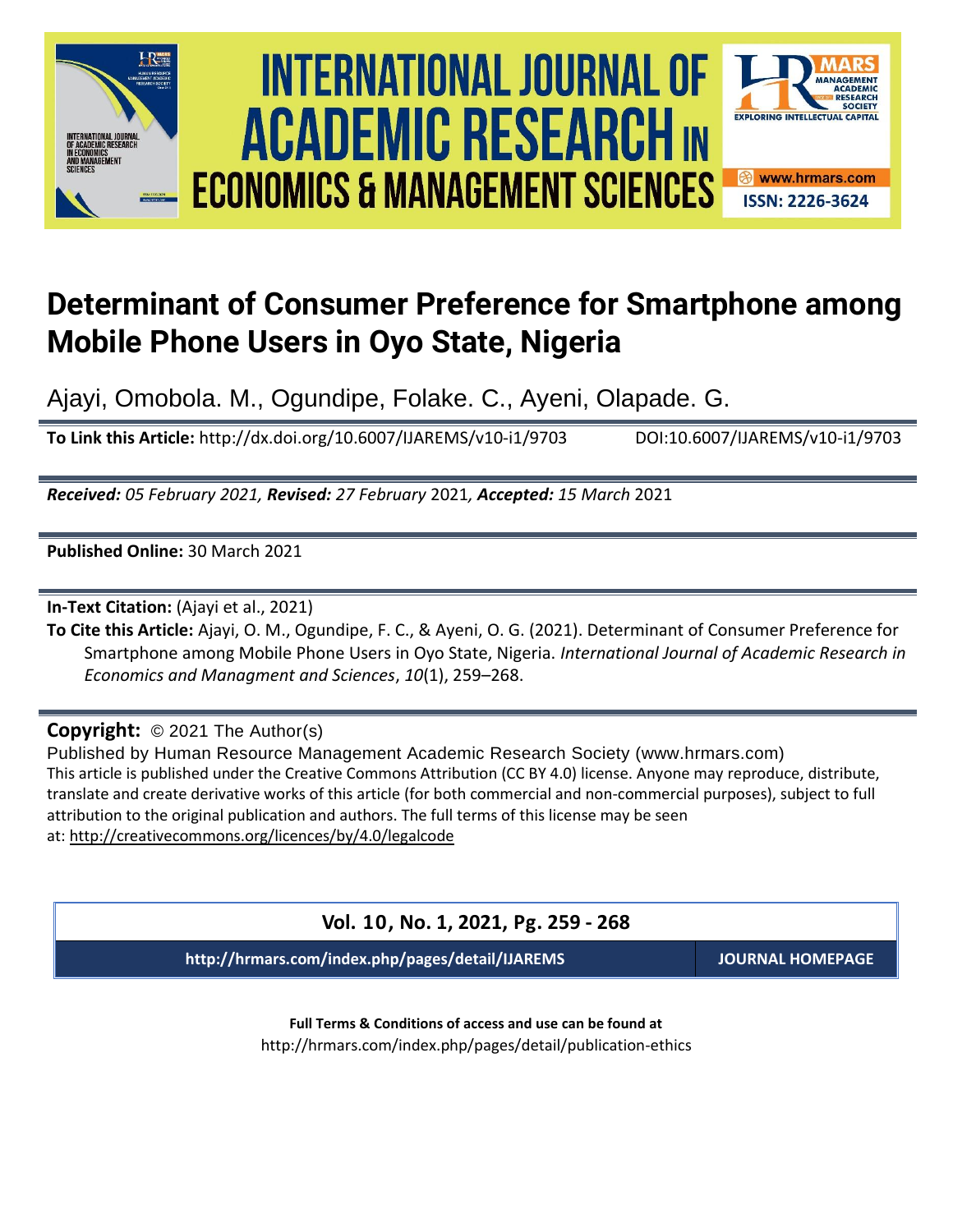

# **Determinant of Consumer Preference for Smartphone among Mobile Phone Users in Oyo State, Nigeria**

Ajayi, Omobola. M., Ogundipe, Folake. C., Ayeni, Olapade. G. Ekiti state university, Ado-Ekiti, Department of Business Administration Email: Omobola.ajayi@eksu.edu.ng

# **Abstract**

The study investigated the determinant of consumer preference of smartphone among mobile phone users. In order to accomplish the objectives of the study, a sample of 381consumers were taken from 45000 population of students in Oyo state, Nigeria by using Krejcie and Morgan sample size. Four factors i.e. price, brand, packaging, and quality were used to check the preference of consumers and data were analyzed through the use of correlation and multiple regressions. From the analysis, it was clear that price of phone exerts an insignificant positive effect on consumer's preference, followed by quality; the most important variable amongst all is the packaging of the phone which was discovered to exert significant effect that determines consumer preference and it also acted as a motivational force that influences them to go for a mobile phone. The study suggested that if mobile phone manufacturer should consider making a quality and well package product, price is of no significant to youth in Oyo State, Nigeria, i.e., youth will buy expensively for a quality and well packaged product.

**Keywords:** Consumer Preference, Smartphones, Price, Quality, Brand and Packaging

# **Introduction**

Now a day's mobile phones have become a basic element of individual communication across the globe in the past ten years, consumer research has dedicated little precise concentration to motives and choice underlying the mobile phone buying decision process (Karjaluoto, Karvonen et al., 2005).

It has been not so recent that the telecommunications industry has been seeing an incremental graph and growth especially in the product domain. Today's market is highly volatile as regards to the dynamicity in the market with respect to brands and prices available in almost all the goods and services. Cell phones have seen capitalizing the market with a huge potential to grow as well as sustain. A lot of surveys are conducted world over to identify and understand customer preferences in cell phone buying and because of highly competitive and rapidly changing business environment, has therefore prompted firms that plans to succeed in its goal has to do a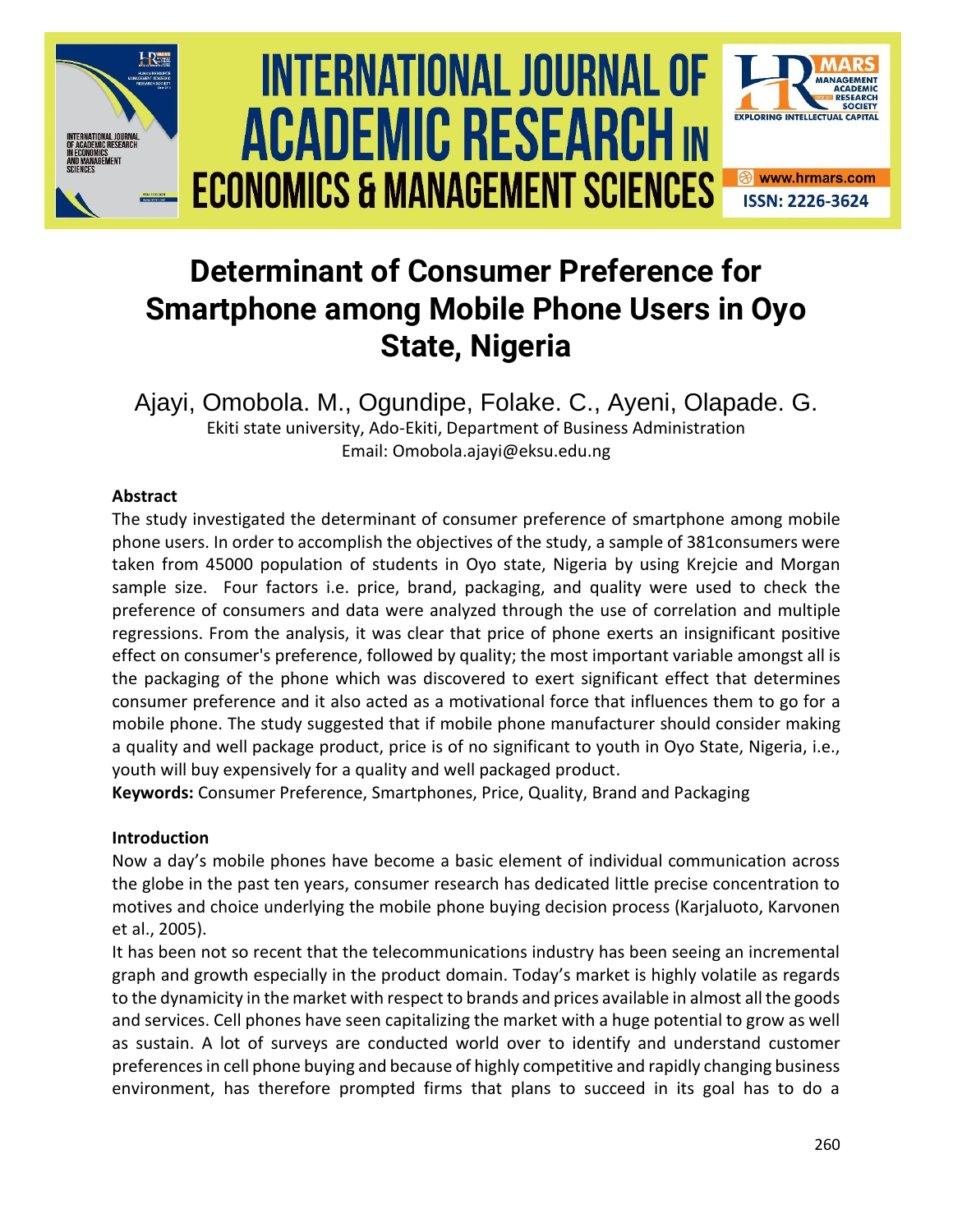**Vol. 1 0 , No. 1, 2020, E-ISSN: 2226-3624 © 2020 HRMARS**

continuous observation of the consumer behavior and their preference because consumers are the kings in the business world (Anojan & Subaskaran, 2015). This suffix to say that a firm must have a bird's eye-view on its product life cycle right from the stage of launching to saturation. This demands that marketers remain alert and active at all time to winning permanent and loyal customers in the consumer market (Thangasamy & Patikar, 2014).

Consumers are individuals and households that buy the firm's product for consumption (Kolter, 2004). It is term often used to describe two different kinds of consuming entities: the personal consumers and the organizational consumers (Krishna, 2010). The activities these consumers undertake when obtaining, consuming and disposing of product and a service is known as consumer behavior. However, before consumers take any of the aforementioned steps, he/she is motivated by a number of factors. Consumer behavior involves studying how people buy, what they buy, when they buy and why they buy. (Blackwell, Miniard & Engel, 2006).

While individual consumers may not give much thought to why they prefer one product over another, for businesses and marketers who make a living based on consumer demand, it is pretty much a science. Among all the development and innovations that have cropped up in modern times, Smart phone devices have had one of the fastest household adoption rates of any technology in the world's modern history. The growth of smart phones in the  $21<sup>st</sup>$  century has been phenomenal. Nowadays, Smart phones have become an integral part of human daily life and personal communication across the globe. Almost everyone possesses a smart phone. Due to its integral nature, one simply cannot live without it.

Consumers are betwixt alternative most times due to some factors that they cannot but concern themselves with the alternative collection of product available around them and within their reach. These factors stand as some sub-variable under the independent variable (Consumer preference). They include: Price, brand, quality, and packaging just to mention but few.

Numerous studies have been conducted to understand the consumer buying behavior one of them include Manali Khaniwale (2015) he conducted a study which analyzed the theoretical aspects of consumer buying behavior and the factors that influence it. According to Aggarwal (2004) prior research has examined differences in how consumers perceive and evaluate brands, for example, through investigating brand equity, brand personality and brand extensions. More recently, researchers have noted that consumers differ not only in how they perceive brands but also in how they relate to brands. This line of research has suggested that people sometimes form relationships with brands in much the same way in which they form relationships with each other in a social context (Aggarwal, 2004).

Consumers are individuals and household that buys the firm's product for personal consumption (Kolter, 2004). Zameer, Saeed & Abass (2012) research work on consumer Buying Behavior of mobile phone device, they focused more on the features that have been reviewed by existing writings in urban consumers and rural consumers in Pakistan. The only limitation of this research is that it was done in Pakistan and have not been done in Nigeria and the buying behavior of the two countries will surely be different. Therefore, the problem this research addresses is to investigate the determinants of consumer preference of smartphone among mobile phone users in Oyo state, Nigeria.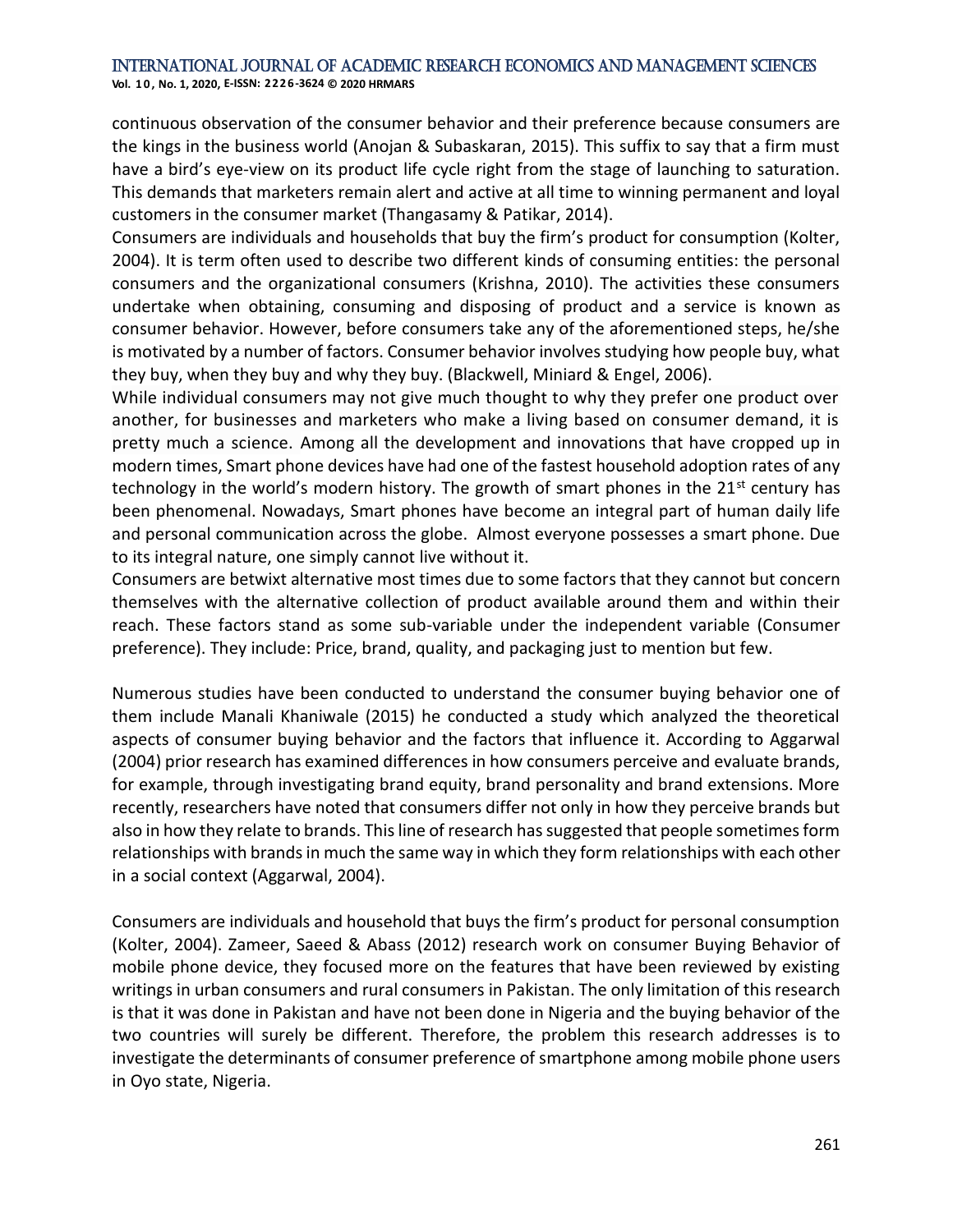# **Conceptual Clarification**

# **Consumer Preference**

Consumer preference explains how an individual rank a collection of goods and services or prefers one collection over another. This definition assumes that consumer ranks goods and services by the amount of satisfaction and utility they derive from the product. The preferences of certain consumers are also determined by their level of income, the price of the goods and service and the willingness and ability of the consumer to purchase the product at the time needed [\(study.com/lconsumer-preference,](https://study.com/acaemy/lesson/consumer-preference) 2019)

A consumer preference assumes that the consumer can choose consistently and among alternative goods and services available for purchase. The consumer must prefer one set of goods or services over another or treat all as equally beneficial. Consistency is an issue when the consumer more than two alternatives. If a consumer rank brand of mobile phone as better than the other or feels there's more utility and satisfaction to derive from the mobile phone type compared to another at every time purchases are made, the consumer will always go for its brand preference. Customer satisfaction is the feelings of pleasure and disappointments resulting from the comparison of products, perceived performance or outcomes in relation to the person's prior expectations. The satisfaction is the level of a person's felt state resulting from comparing a products perceived performance (outcomes) in relation to the person's expectation (Kotler, 2009). Seth (2008) analyzed that there is relative importance of service quality attributes and showed that responsiveness is the most importance dimension followed by reliability, customer perceived network quality, assurance, convenience, empathy and tangibles. Liu (2002) found that the choice of a cellular phone is characterized by two attitudes: attitude towards the mobile phone brand on one hand and attitude towards the network on the other.

## **Conceptual Framework**

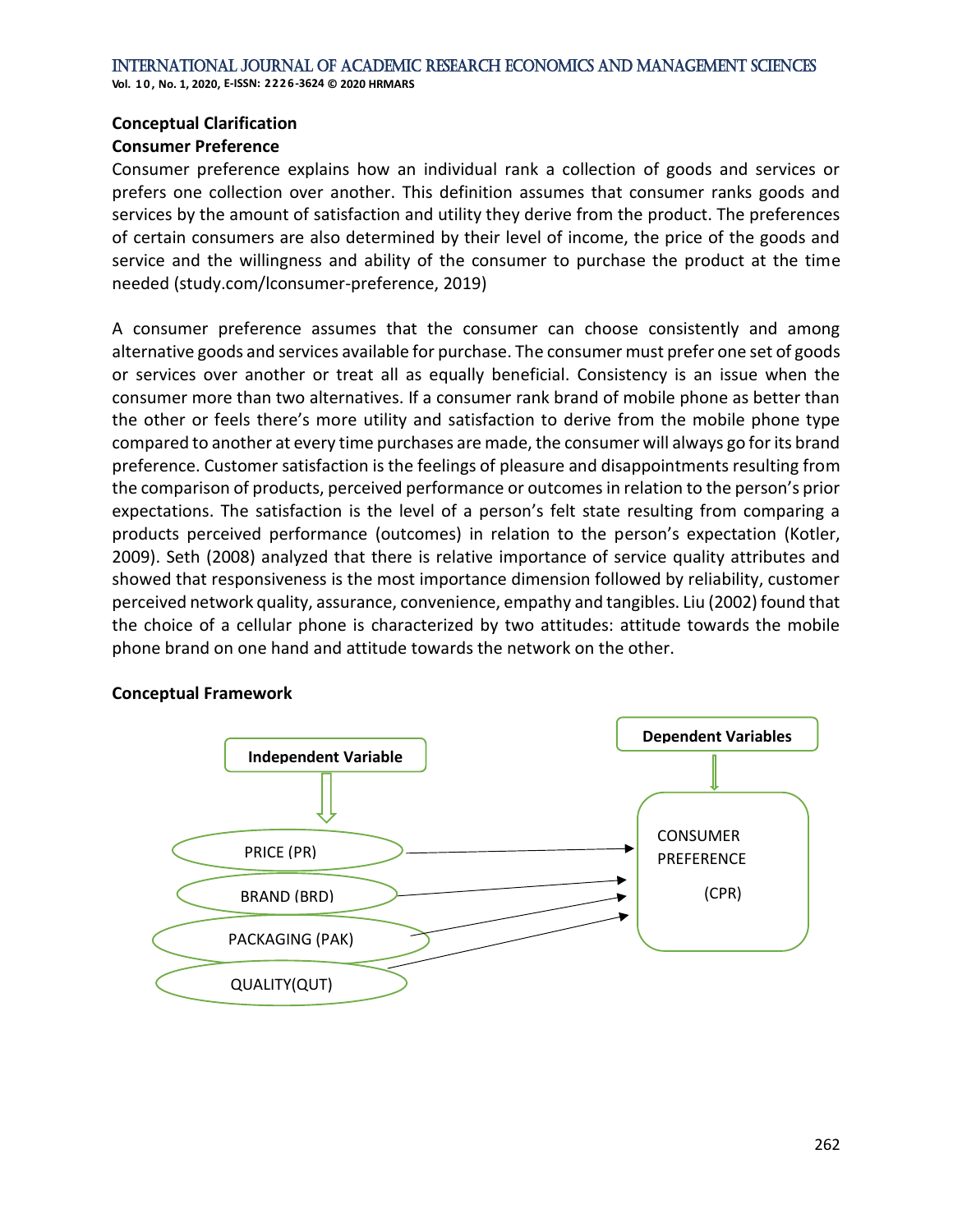**Vol. 1 0 , No. 1, 2020, E-ISSN: 2226-3624 © 2020 HRMARS**

#### **Methodology**

#### **Population and Sample size for the Study**

Population is defined by ErlindaDionco-Adetayo (2011) as the entire group of people, events or things of interest that the researcher wishes to investigate. In respect to this research work the population of this study is comprised of 45000 in Oyo-state. According to Krejcie and Morgan sample size table, a total number of 381 students was sampled for this study

#### **Method of Data Analysis**

The collected were analyzed using descriptive and inferential statistical methods. In descriptive statistics, simple frequency counts and percentages will be used to answer the research question while the inferential statistics will be used to test the hypotheses. correlation and multiple regressions analysis will be used to test the hypotheses at 0.05 level of significance which made good presentation and analysis of data and testing of the hypotheses. Correlation is the statistical technique for establishing the extent of relationship or association between two or more variables. Correlation coefficient would reveal both the magnitude and direction of relationship between the variables.

#### **Results**

#### **Distribution of respondents by Phone Brand**

Table 1.1 reveals the distribution of the respondents based on phone brand. The table reveals that 12 (3.1%) of the respondents prefers Nokia brand, 107 (28.1%) of the respondents are Tecno fans, 163 (42.7%) prefers Infinix, while, 64 (16.7%) of the respondents are IPhone users while 35 (9.2%) of the total respondents are users of other brands.

| Table 1.1 Distribution of respondents by Phone Brand |               |           |         |                      |            |  |  |  |  |
|------------------------------------------------------|---------------|-----------|---------|----------------------|------------|--|--|--|--|
|                                                      |               | Frequency | Percent | <b>Valid Percent</b> | Cumulative |  |  |  |  |
|                                                      |               |           |         |                      | Percent    |  |  |  |  |
| Valid                                                | Nokia         | 12        | 3.1     | 3.1                  | 3.1        |  |  |  |  |
|                                                      | Tecno         | 107       | 28.1    | 28.1                 | 31.2       |  |  |  |  |
|                                                      | Infinix       | 163       | 42.7    | 42.7                 | 73.9       |  |  |  |  |
|                                                      | <b>IPhone</b> | 64        | 16.7    | 16.7                 | 90.6       |  |  |  |  |
|                                                      | others        | 35        | 9.2     | 9.2                  | 100.0      |  |  |  |  |
|                                                      | Total         | 381       | 100.0   | 100.0                |            |  |  |  |  |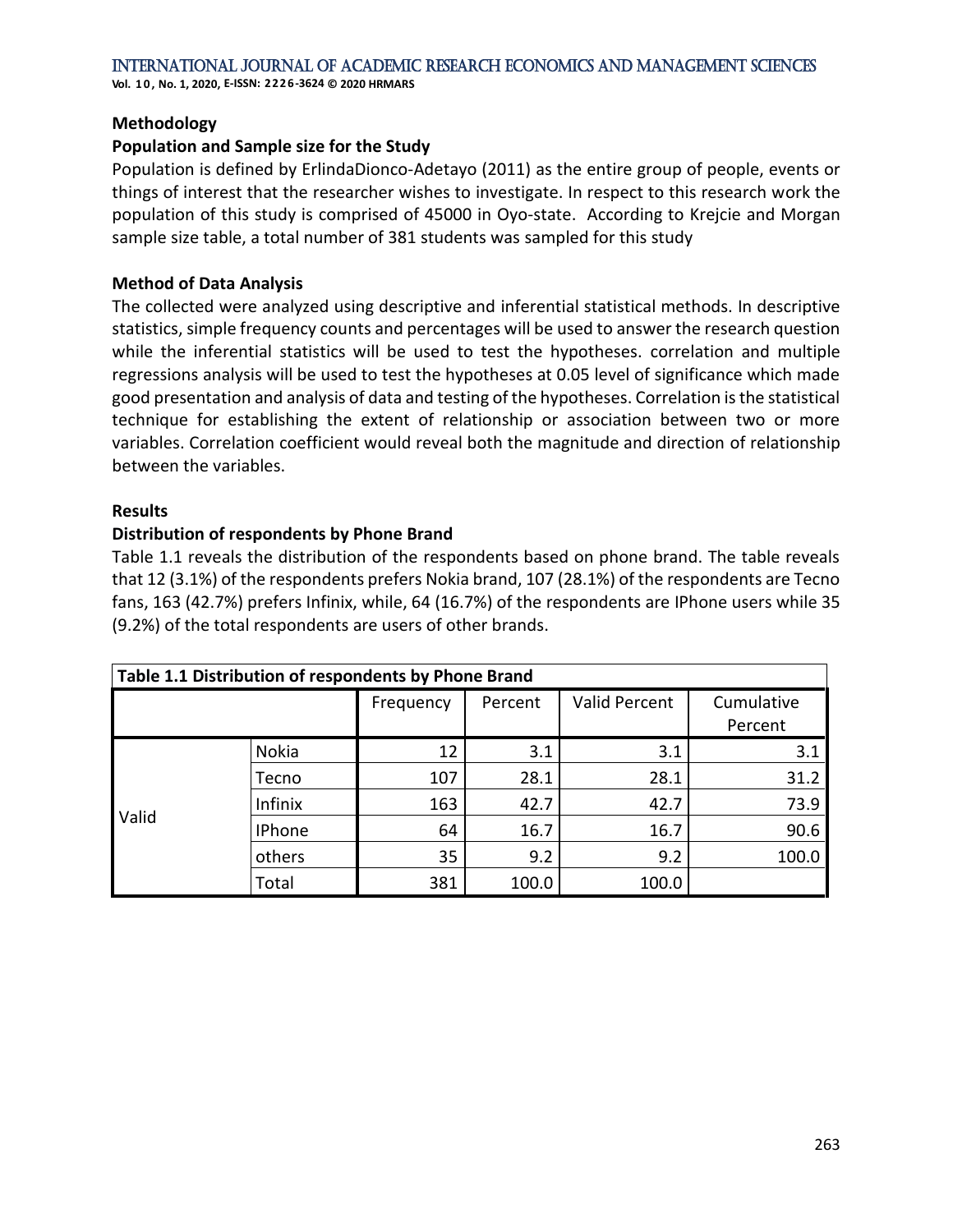**Vol. 1 0 , No. 1, 2020, E-ISSN: 2226-3624 © 2020 HRMARS**

| TUDIC 1.2. CONCIDENT IVIDENT |            |            |            |            |            |  |  |  |  |
|------------------------------|------------|------------|------------|------------|------------|--|--|--|--|
|                              | <b>CPR</b> | <b>PR</b>  | <b>BRD</b> | QUT        | <b>PAK</b> |  |  |  |  |
| <b>CPR</b>                   |            |            |            |            |            |  |  |  |  |
| <b>PR</b>                    | 0.440      |            |            |            |            |  |  |  |  |
| <b>BRD</b>                   | 0.334      | $0.701***$ |            |            |            |  |  |  |  |
| QUT                          | 0.324      | $0.706***$ | $0.629**$  |            |            |  |  |  |  |
| <b>PAK</b>                   | 0.357      | $0.634***$ | $0.843***$ | $0.792***$ |            |  |  |  |  |

#### **Correlation Analysis Table 1.2: Correlation Matrix**

Source: *Author's Computation, (2021)*

Table 1.2 presents correlation coefficient for pairs of variables used in the study. Specifically, the table reported correlation statistics of 0.440, 0.334, 0.324, 0.357, 0.701, 0.706, 0.634, 0.629, 0.843, 0.792 for CPR and PR; CPR and BRD; CPR and QUT; CPR. and PAK. It also shows PR and BRD; PR and QUT, PR and PAK, BRD and QUT, BRD and PAK, QUT and PAK respectively. The result revealed that there is positive relationship between pairs of variables used in the study. Notably the result showed that consumer preference increases overtime alongside increases in price, brand, quality as well as packaging.

# **Regression Analysis**

**Table 1.3: Regression Estimation Result**

# **Dependent Variable:** *Consumer Preference* **Variable Coefficient Std Error t-statistics Prob.** C 9.367 4.356 2.150 0.048 PR | 0.398 | 0.331 | 1.202 | 0.248 BRD 0.156 0.459 0.340 0.739 QUT | 0.115 | 0.329 | 0.349 | 0.732

PAK | 1.269 | 0.491 | 2.585 | 0.008

R-Squared= 0.613 Adjusted R-Square= 0.603 F-statistics= 11.014 Prob(F-statistics) =0.002

Result of the regression estimation presented in table 1.3 revealed coefficient estimates of 0.398, 0.156, 0.115, 1.269, with the probability values of 0.248, 0.739, 0.732, 0.008 for price brand, quality as well as packaging. The result revealed that all the explanatory variables exert positive impact on consumer's preference for smartphones. This implies that increase in price, brand uniqueness, quality as well as packaging will lead to a corresponding increase in preference of consumers as represented to the tune of average score of 0.398, 0.156, 0.115, 1.269. The probability values presented in table 4.10 showed that among all the explanatory variables only packaging exert significant positive impact on consumer preference. R-square statistics reported in table 1.3 stood at 0.613, which implies that about 61% of the systematic variation in consumer's preference can be explained by joint variation in price, brand, quality as well as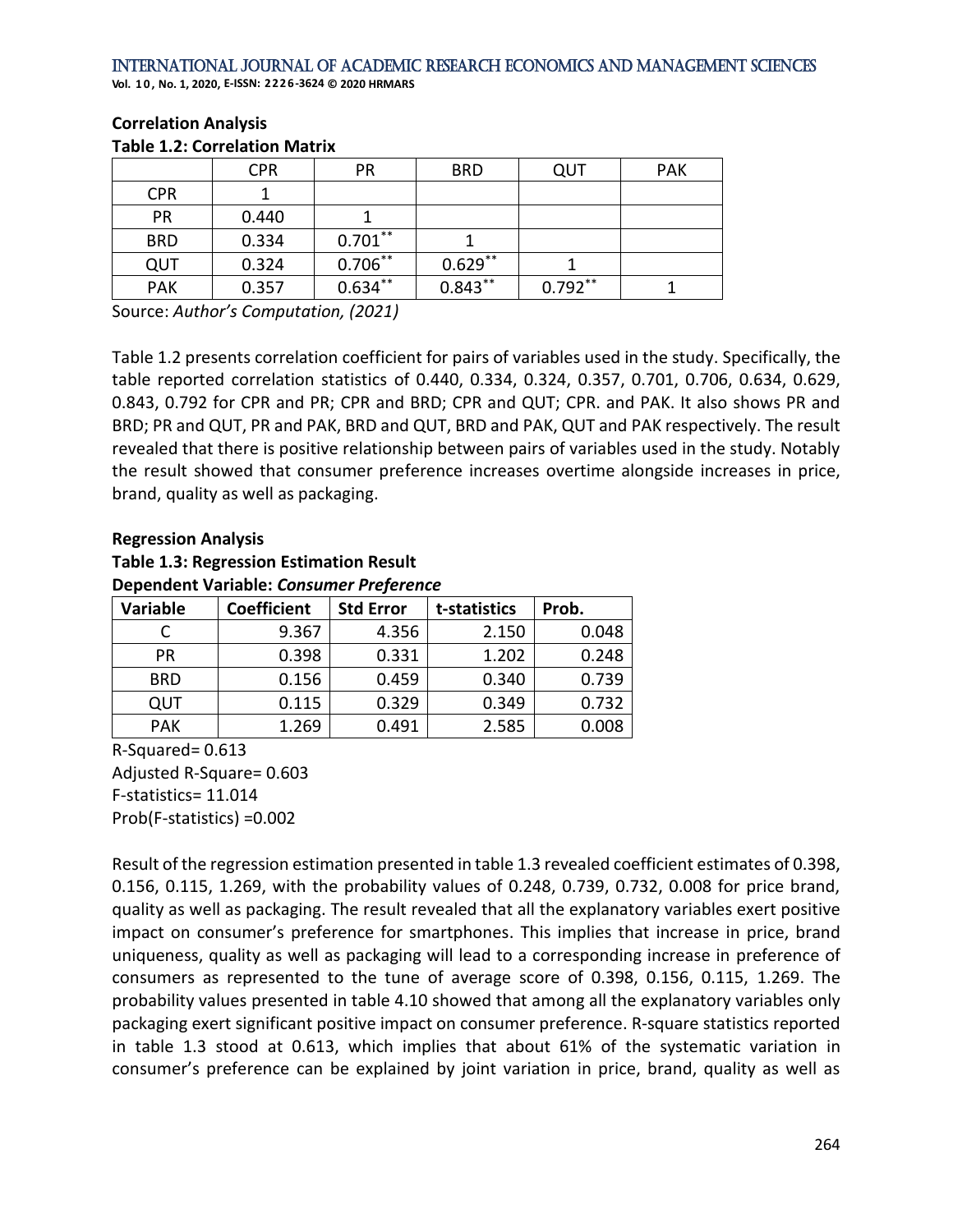packaging. F-statistics and probability values reported in table 4.10 reflect that the model is a good fit, with the probability value of the reported statistics less than 0.05

# **Discussion**

From the empirical investigation conducted in the study with the focus of investigating the determinant of consumer preference of smartphone among mobile phone users in Oyo State revealed the following discoveries: First, the study discovered that price exert a positive but insignificant impact on buying behavior of consumers. The result reflect that consumer tends to buy more of phone that are expensive, this might be attributed to the fact that mobile phone is considered an ostentatious product in which every individual consumer purchase on the basis of some prevailing factors such as style, fashion, and vogue trend etc. since most of the consumers anticipates for newly made product and no one wants to be left out using the latest. Therefore, in this context, it can be deduced that higher price of mobile phone culminates into higher preference among students in Oyo state. However, the study found that the positive interrelationship between price and preference is not statistically significant, which could reflect the fact that the study sampled university mobile phone users.

Secondly, the study discovered that brand of a product exerts insignificant positive impact on consumer's preference. This result can be agreed upon based on the growing competition in the business world. This has over the years make organizations to sit back and come up with strategies by incorporating some features in their products in order to serve their customers better and to keep them away from consuming their competitors' products, as a result of the competition the importance of mobile phones to various individuals has remained enormous through the various functions available in different phone brands. In a nutshell the result reflects that brand is one of the determinants of consumer buying behavior in the context of rural and urban consumers in Ekiti state.

Thirdly, the study discovered that quality exert positive and insignificant impact on consumer's preference. The quality of a product goes a long way determining the reaction of consumers towards the purchase of a product. Therefore, as a company strives to make goods available for the consumers, they should also ensure that the available products are attached with the sense of quality so as to ensure customer's retention as well as increasing the numbers of their final consumers.

Finally, the study discovered that packaging exerts significant positive impact on consumer's Preference. This discovery established that the way mobile phone is packaged tends to significantly influence the determinant of consumer preference, thus reflecting the important role played by packaging in the mobile phone industry, and also reaffirmed the fact that packaging does not only provide protection to the product but also act as a promotional tool, because sometimes, consumers assesses the quality of the product from its packaging.

# **Conclusion and Recommendations**

Based on the discoveries and the analysis conducted in the study, it can be concluded that high price is a notable factor which influences the consumer's preference, quality is a key determinant of how well a consumer's preference can be measured, that brand exerts a positive impact that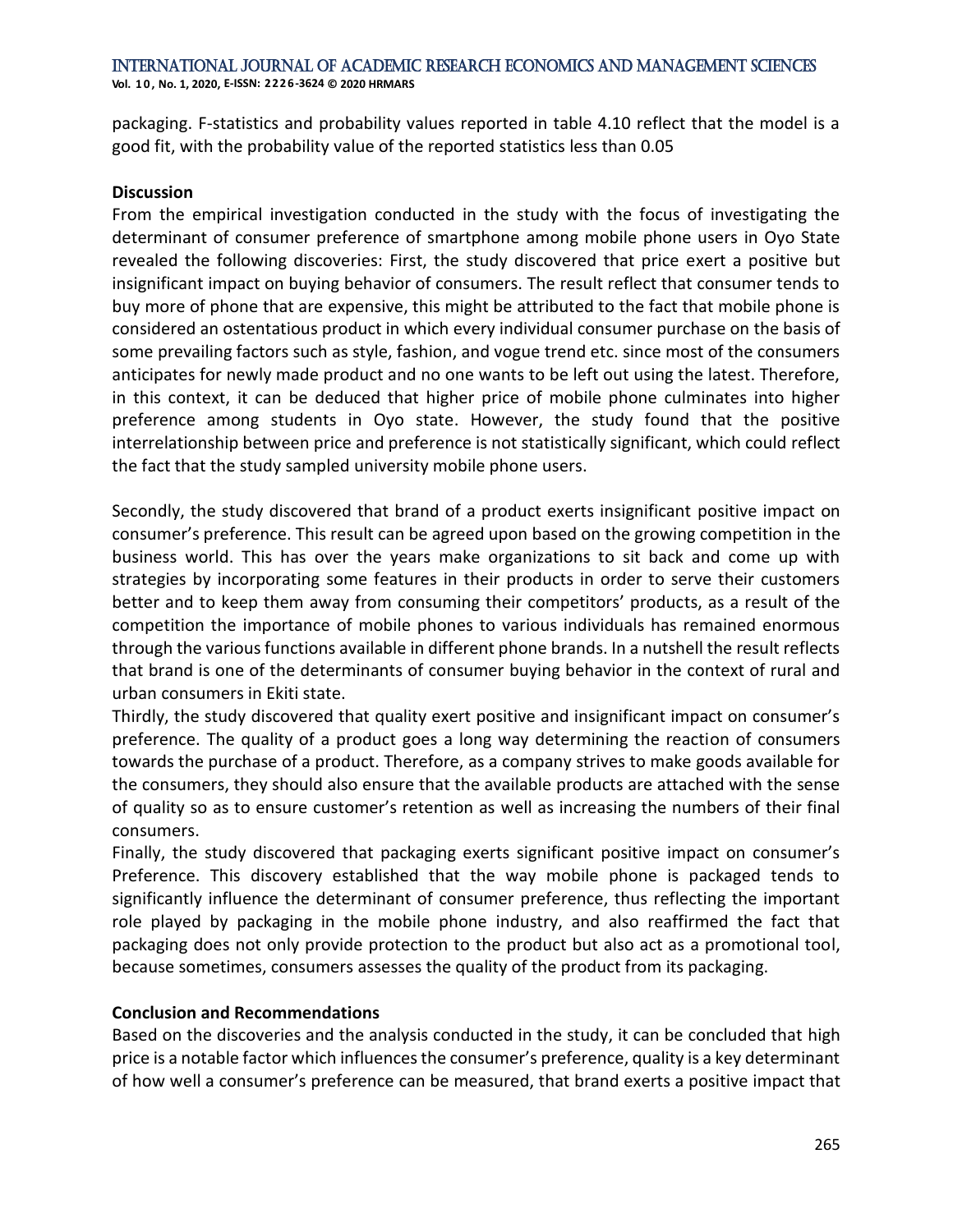**Vol. 1 0 , No. 1, 2020, E-ISSN: 2226-3624 © 2020 HRMARS**

cannot be undermine in determining the consumer's behavior, and finally, it can be concluded that packaging exerts a notable significant impact on consumer's preference

## **Recommendation**

Mobile phone producing companies should ensure that the price tag on their products correlate with inbuilt values of their product so that consumers can get commensurate value for money spent of their product, so as to keep a long-standing consumer loyalty and patronage. Management should ensure that products made by them are attached with the sense of quality as this goes a long way in determining the stay or exit of customers. Management of mobile phones producing company should incorporate some innovative packaging ideas that will increase the scope of marketing their product as this will serve as a way of ensuring customers to quick access to quality product.

## **References**

- Abley, J. (2000). Stated preference techniques and consumer decision making: New challenges to old assumptions, report school of management working papers.
- Anandan, C., & Deepa, A. (2004). Influence of packaging in Brand Selection with Respect to Bar Chocolate*. Indian Management, 1*(1).
- Armstrong, G., & Kotler, P. (2000). Marketing: An Introduction, (10th ed), Prentice- Hall International Editions, USA
- Blackwell, R. D., Miniard, P. W., & Engel, J. F. (2006). Consumer behavior, (10edt) Thomson South-Western, Boston.
- Chatterje, T., & Shukla, A. (2017). Consumer's Preference to Specific Features in Mobile Phones: A Comparative Study
- Das, D. (2012). An empirical study of factors influencing buying behaviour of youth consumers towards mobile handsets: A case study in coastal distrcts of Odisha. *Asian Journal of Research in Business Economics and Management, 2*(4), 68-82.
- Gupta, S. (1988). Impact of sales promotions on when, what, and how much to buy.*Journal of Marketing Research,* 342-355.
- Hakoama & Hakoyama, S. (2011). The impact of cell phone use on social networking anddevelopment among college students, *The AABSS Journal, 15,* 1-20.
- Davis, H. L. (1970). "Dimensions of Marital Role in Consumer Decision Making. *Journal of Marketing Research, II(*2), 168-177.
- Kotler, P. (2004). Ten deadly marketing sins: signs and solutions. Wiley
- Lee, J., & Feick, L. (2001). The impact of switching costs on the customer satisfaction-loyalty link: mobile phone service in France. *Journal of services marketing 15*(1), 35-48.
- Li, S., & Li, Y. (2010). An Exploration of the psychological factors influencing college student consumption of mobile phone in West China*.International Journal of Business and Management, 5*(9), P132.
- Ling, W. H., & Salvendy, G. (2006). Diversified users' satisfaction with advanced mobile phone features, *Universal Access in the Information Society, 5,*(2), 239-249.
- Mack & Sharples, S. (2009). The importance of usability in product choice: A mobile phone case study, *Ergonomics, 52*(12), 1514-1528.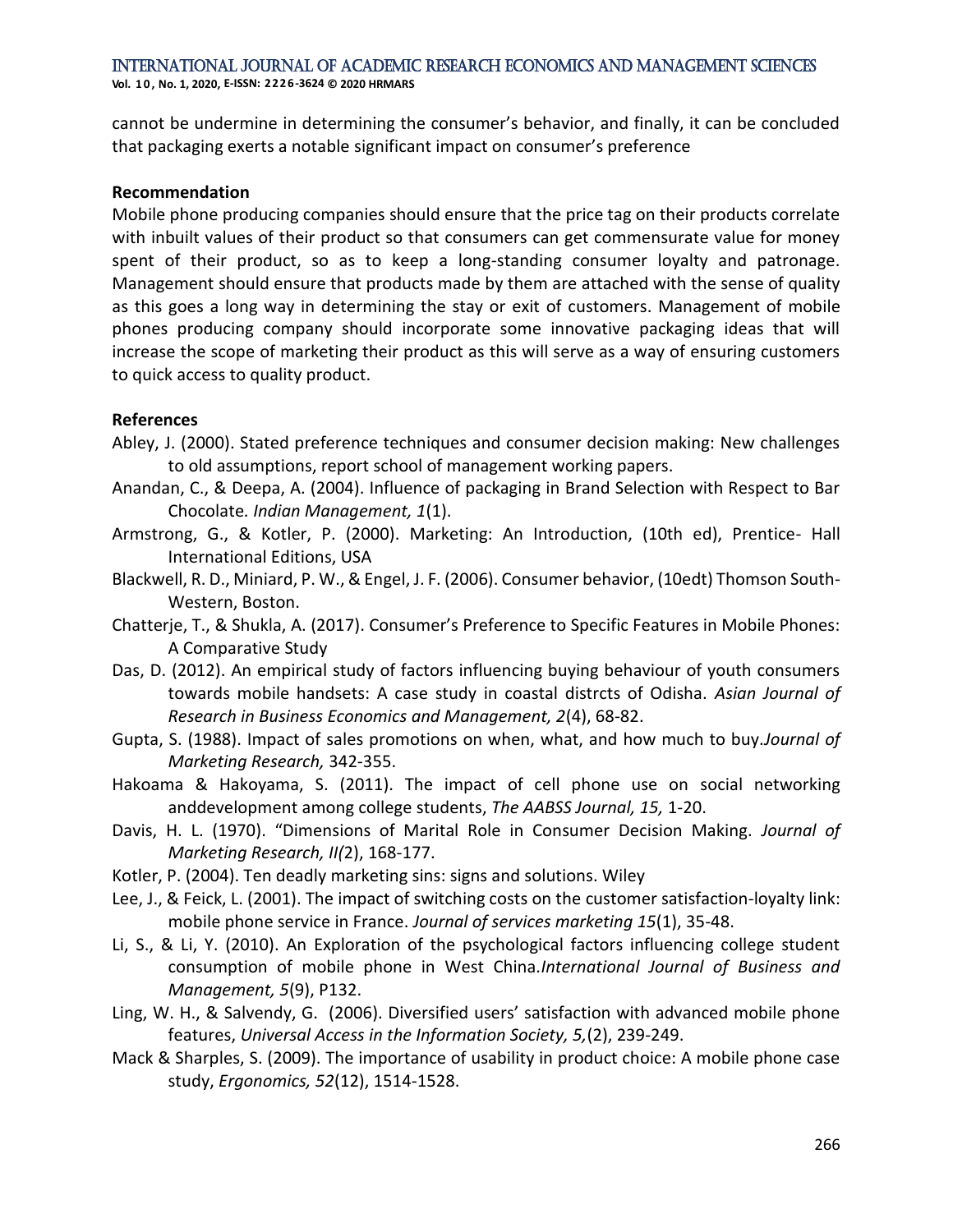**Vol. 1 0 , No. 1, 2020, E-ISSN: 2226-3624 © 2020 HRMARS**

- Malasi, J. M. (2012). Influence of product attributes on mobile phone preference among university students: A Case of undergraduate students. *International Journal of Academic Research in Economics and Management Sciences. 1*(6), 10-16
- Messay, S. (2013). Consumer Buying behavior Of Mobile Phone Device
- Pakol. (2010*). An investigation of consumer behavior in mobile phone markets in Finland.* InSubmission to the 32nd EMAC conference, Track: New Technologies and E-Marketing.
- Rahman, Z., & Bhattacharyya, S. (2003). Sources of first mover advantages in emerging markets an Indian perspective.*European Business Review, 15*(6), 359-369.
- Solomon, M. (2006). Consumer behavior. A European Perspective. England, (3<sup>rd</sup>ed), 287-427.
- Soomro, H. J., Ghumn, I. A. (2013). An analysis of Consumer Behaviour on Mobile Phone In Sindh Subramanyam & Venkateswarlu. (2012). Factors influencing buyer behaviour of mobile phone buyers in Kadapa District*. Indian Journal of Research, 1*(11), 3-5
- Szmigin, I., &Carrigan, M. (2001). Time, Consumption and the older consumer: An interpretive study of the cognitively young. *Psychology and Marketing, 18*(10): 1091-1116.
- Thangasamy, E., & Gautam, P. (2014) Factors Influencing Consumer Buying Behavior
- Anjan, V., &Subaskaran, T. (2015). Consumer's Preference and Buying Behaviour on Soft Drinks: A Case Study in Northern Province Sri Lanka
- Williams, T. G. (2002). Social class influences o purchase evaluation criteria. *Journal of consumer marketing, 19*(3), 249-276.
- Wilska, T. A. (2003). Mobile phone use as part of young people's consumption styles.*Journal of Consumer Policy, 26*(4):441-463
- Zameer, H., Saeed. R., and Abass, R. (2012) Mobile Phones Buying Behavior of Consumers; A Comparative Study of Rural and Urban Consumer in Pakistan
- Zhou, N., & Shanturkovska, G. (2011). Chinese consumer behavior in the mobile phone market: Nokia case (Doctoral dissertation, Gotland University)
- Abley, J. (2000). Stated preference techniques and consumer decision making: New challenges to old assumptions, report school of management working papers.
- Ahmed, Z., Gull, M., & Rafiq, U. (2015). Factors Affecting Consumer Switching Behavior: Mobile Phone Market in Manchester U.K
- Anandan, C., & Deepa, A. (2004). Influence of packaging in Brand Selection with Respect to Bar Chocolate*. Indian Management, 1*(1).
- Armstrong, G., & Kotler, P. (2000). Marketing: An Introduction, (10th ed), Prentice- Hall International Editions, USA
- Blackwell, R. D., Miniard, P. W., & Engel, J. F. (2006). Consumer behavior, (10edt) Thomson South-Western, Boston.
- Chatterje, T., & Shukla, A (2017). Consumer's Preference to Specific Features in Mobile Phones: A Comparative Study
- Cochran, W. G. (1977). Sampling techniques (3rd ed.). New York: John Wiley & Sons.
- Das, D. (2012). An empirical study of factors influencing buying behaviour of youth consumers towards mobile handsets: A case study in coastal distrcts of Odisha. *Asian Journal of Research in Business Economics and Management, 2*(4), 68-82.
- Gupta, S. (1988). Impact of sales promotions on when, what, and how much to buy.*Journal of Marketing Research,* 342-355.